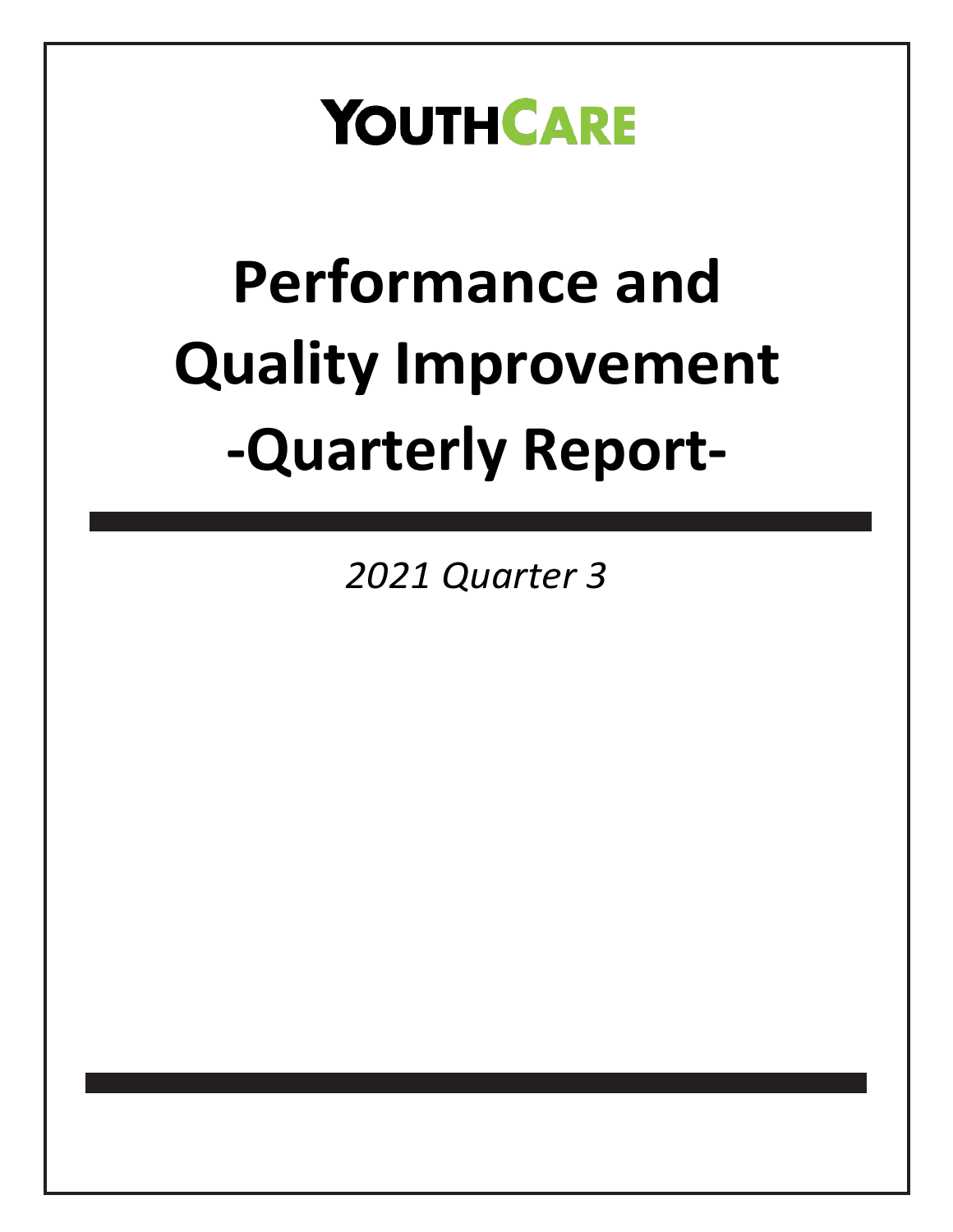#### **Section One – Introduction**

Welcome to the PQI Quarterly Report! This report is part of YouthCare's PQI (Performance and Quality Improvement) Program that we launched in Fall 2020. Our goal is to regularly use data to promote efficient, effective service delivery and achievement of the organization's mission and strategic goals and ultimately, to provide the most excellent services we can to young people. Check out YouthCare's **PQI Plan** for more information. This plan is in the process of being finalized, building in lessons learned from our pilot.

This is the beginning of making PQI an integral part of our organization. We hope this report demonstrates our commitment to the clients we serve, our transparency for when things don't go as well as planned, and desire to receive feedback from others. If you have ideas on how this document can be improved or feedback about this report, please contact us at [PQI@youthcare.org.](mailto:PQI@youthcare.org)

In appreciation & collaboration,

#### **Melanie Mayo**

(She/Her/Hers) Performance & Quality Improvement Manager

#### YOUTHCARE

2500 NE 54th St Seattle, WA 98105 P: (206)465-7914 E:[Melanie.Mayo@youthcare.org](mailto:Melanie.Mayo@youthcare.org) **Erin Chapman-Smith** (She/Her/Hers) Director of Training & Program **Quality** YOUTHCARE 2500 NE 54th St Seattle, WA 98105 P: (206)661-6217

E: [Erin.Chapman-](mailto:Erin.Chapman-Smith@youthcare.org)[Smith@youthcare.org](mailto:Erin.Chapman-Smith@youthcare.org) **Emma York-Jones** (She/Her/Hers) Senior Director of Program Quality and Impact YOUTHCARE 2500 NE 54th St Seattle, WA 98105 P: (206) 465-9445 E: [emma.york-jones@youthcare.org](file:///C:/Users/emma.york-Jones/AppData/Local/Microsoft/Windows/INetCache/Content.Outlook/S6AC1LL6/emma.york-jones@youthcare.org)

#### **Section Two – Indicators of Quality**

As YouthCare builds out our PQI Program, there will be several indicators of quality that will be collected. So far, there are five areas where YouthCare has collected data, analyzed, and aggregated that data, and summarized results. This includes:

- Client Satisfaction & Experience Surveys
- Incident Reports
- Client File Reviews
- Staff Exit Survey
- Staff Retention

This quarter we focused on the Client and staff survey, retention rates, and have included graphs and data along with themes for where we are successful and areas for improvement. YouthCare launched our new Client Management system, CaseWorthy, in June 2021. The PQI team continues to build out dashboards for teams that include more program indicators of quantity along with improvements for reviewing Incident Reports and client files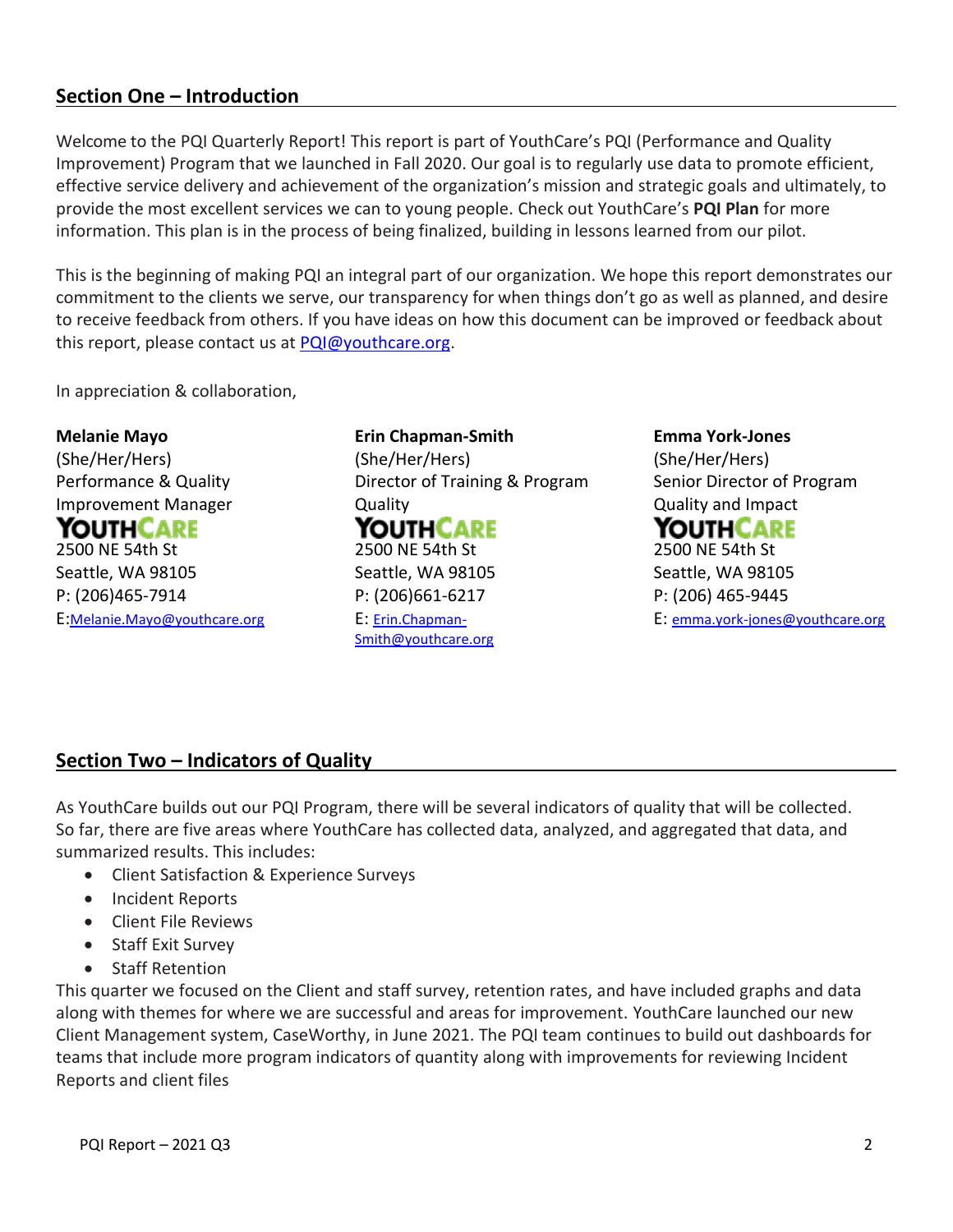#### **Section Three – Client Satisfaction & Experience Surveys**

After feedback gathered from program staff, we are now offering the client satisfaction survey for the entirety of the quarter. Offering the client satisfaction survey for the entire quarter will allow us to collect as many youth voices as possible. Programs individually track who has participated in the survey each quarter to ensure there are no duplicates. During the months of August and September, we administered our Client Satisfaction & Experience





Survey across the agency for the third quarter. As this was a new change, the survey will be available for all three months of quarter four. This survey allows us to obtain accurate information regarding the experience and level of satisfaction from the participants of YouthCare's services to identify trends on how services are provided and make program and organization improvements, as

necessary. Client satisfaction is critical to the success of YouthCare's mission. This quarter, **118** clients participated in the survey across 16 YouthCare programs with a 107% increase in participation from Quarter 2.

We have been successful in our efforts to engage with clients on their thoughts and feedback regarding programming and ensuring their voices are heard. Information collected supports programs in identifying areas of opportunity for improvement which are included in Performance Opportunity Plans.

By collecting over 100 surveys from program participants, we can identify accurate trends in enrollments and overall program satisfaction. Quarter 3 results show that most program participants have been enrolled in programming for less than three months, consistent with quarter 2. As well, clients are either very satisfied or satisfied with programs.



This report shows data for all YouthCare to highlight agency trends. This is combined with Department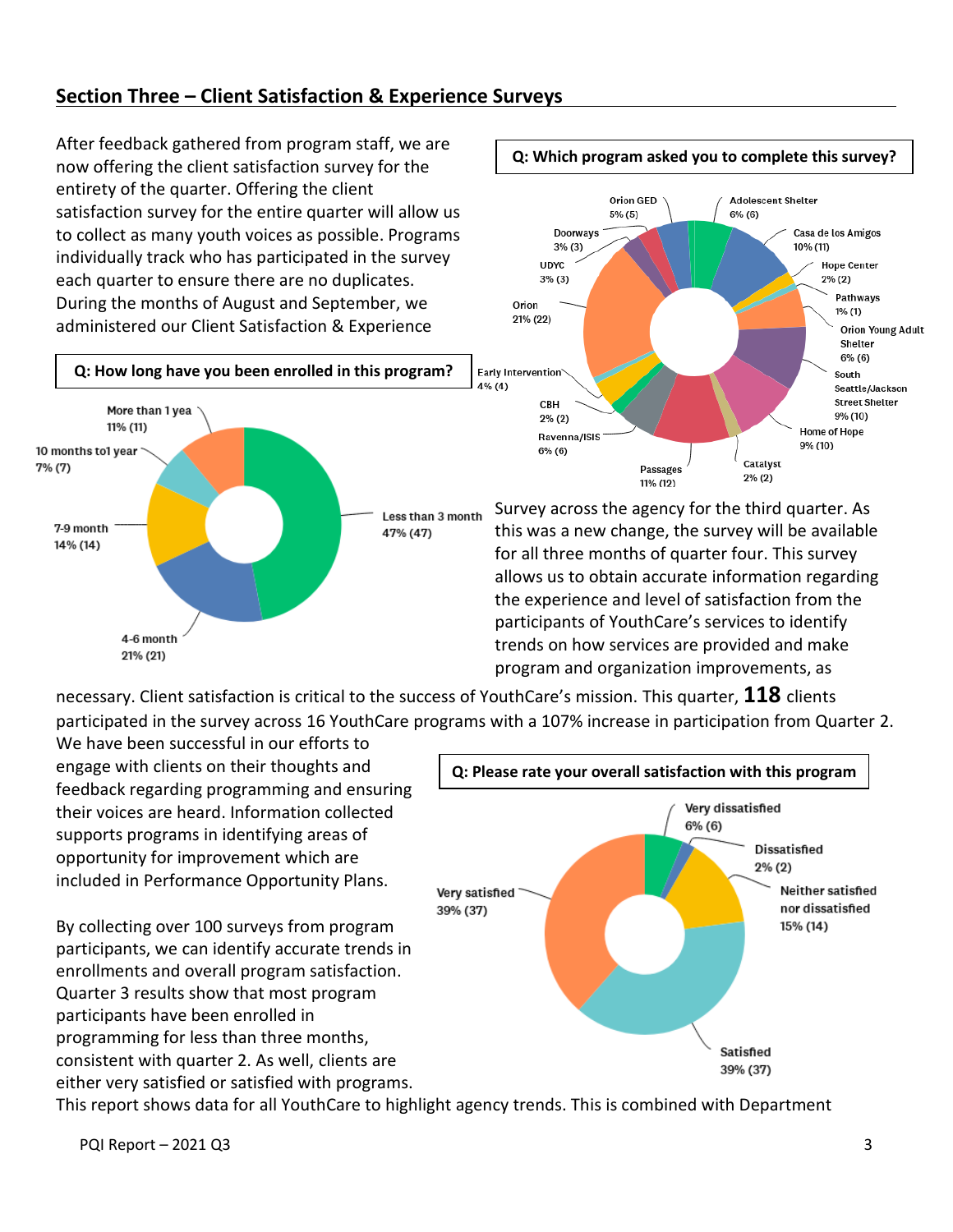Reports provided to Program Leadership to share more specific feedback to better inform program improvements. Please reach out to your supervisor if you'd like to see more detail!

#### **Section 1: Categories of Experience**

The 19 questions in this section were grouped into 4 different categories of experience:

- 1. Intake & Assessment
- 2. Program Safety & Support
- 3. Voice & Choice
- 4. Case Management & Goal Planning

Participants were asked *"How strongly do you agree or disagree with each statement?"* and provided their rating on a 5-Point Scale from Strongly Disagree to Strongly Agree. Each question received a weighted score from 1-5. Items that score above 4.25 are considered **strengths**. Items that score below a 4.00 are considered **areas for improvement**. On the next page are charts showing the change in scores from 2021 Q2 to 2021 Q3 with strengths highlighted in green and areas for improvement in red. This quarter we can better identify trends across the agency due to the total number of surveys collected. All areas reflect programs are on track to ensuring quality experiences for clients. An area of opportunity we have identified across the agency is ensuring we exhibit how client input leads to positive change. This opportunity will be incorporated into all Performance Opportunity Plans (POPs) for quarter 4.

#### Intake & Assessment

|                                                                            | 2021 Q2 | 2021 Q3 | <b>CHANGE</b> |
|----------------------------------------------------------------------------|---------|---------|---------------|
| The purpose behind intake and assessment questions were explained to me.   | 4.27    | 4.15    | $-0.12$       |
| Staff asked me the intake or assessment questions in a confidential place. | 4.39    | 4.15    | $-0.24$       |
| I can refuse to answer any intake or assessment questions I feel           |         |         |               |
| uncomfortable answering.                                                   | 4.41    | 4.22    | $-0.19$       |
| Staff and volunteers take steps to protect my confidentiality and the      | 4.38    | 4.29    |               |
| confidentiality of others.                                                 |         |         | $-0.09$       |
| I know how to file a complaint or grievance if I have a problem with the   |         |         |               |
| program, staff, or volunteers.                                             | 4       | 4.07    | 0.07          |
| <b>Answered</b>                                                            | 51      | 109     |               |
| <b>Skipped</b>                                                             |         | 11      |               |
|                                                                            |         |         |               |

#### Program Safety & Support

|                                                                                  | 2021 Q2 | 2021 Q3 | <b>CHANGE</b> |
|----------------------------------------------------------------------------------|---------|---------|---------------|
| I feel safe while accessing services and participating in this program.          | 4.37    | 4.24    | $-0.13$       |
| Staff helped me understand my rights as a program participant.                   | 4.35    | 4.22    | $-0.13$       |
| Staff helped me understand the rules of the program, why they have them,         |         |         |               |
| and consequences of breaking rules.                                              | 4.3     | 4.21    | $-0.09$       |
| Staff treat me with respect (i.e., respecting my boundaries, not making          |         |         |               |
| insulting or humiliating remarks, etc.)                                          | 4.43    | 4.19    | $-0.24$       |
| I feel okay letting staff know if I have a problem or feel unsafe around others. | 4.41    | 4.17    | $-0.24$       |
| <b>Answered</b>                                                                  | 51      | 109     |               |
| <b>Skipped</b>                                                                   |         | 11      |               |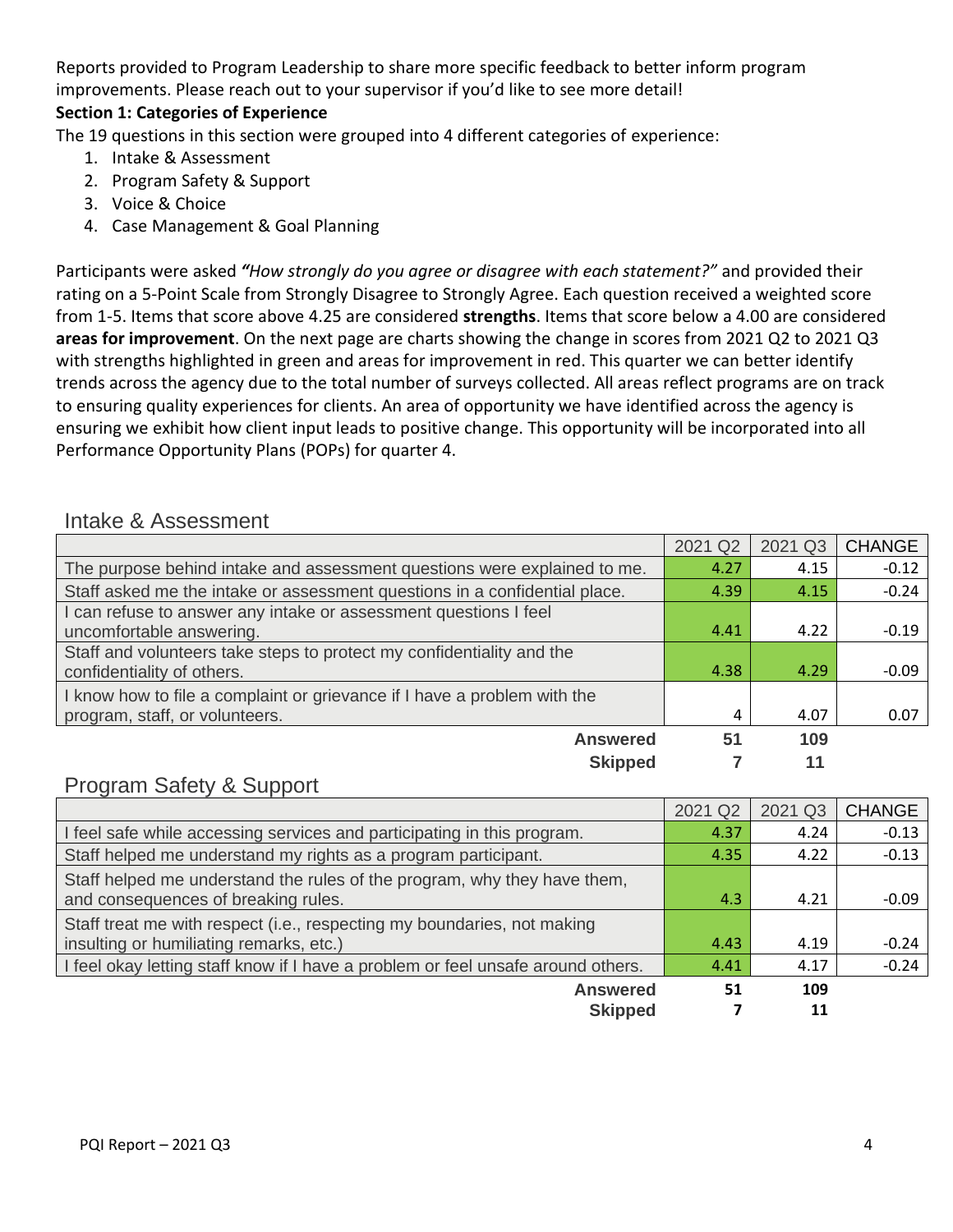#### Voice & Choice

|                                                                                                                        | 2021 Q2 | 2021 Q3 | <b>CHANGE</b> |
|------------------------------------------------------------------------------------------------------------------------|---------|---------|---------------|
| Staff consistently use the name and pronouns I use (ex. she/her, they/them,<br>he/him, etc.).                          | 4.63    | 4.22    | $-0.41$       |
| I've been asked to be involved in program decision making (i.e. advisory<br>group, input on program activities, etc.). | 4.06    | 4.03    | $-0.03$       |
| I have seen examples where youth input has led to positive change.                                                     | 3.96    | 3.88    | $-0.08$       |
| This program helped me explore my interests, talents, and abilities.                                                   | 4.22    | 3.95    | $-0.27$       |
| I get to express my culture, religion, heritage, and/or identity while<br>participating in this program.               | 4.36    | 4.14    | $-0.22$       |
| <b>Answered</b>                                                                                                        | 51      | 109     |               |
| <b>Skipped</b>                                                                                                         |         | 11      |               |

#### Case Management & Goal Planning

|                                                                             | 2021 Q2 | 2021 Q3 | <b>CHANGE</b> |
|-----------------------------------------------------------------------------|---------|---------|---------------|
| I have a case manager or staff person I can meet with on a regular basis.   | 4.23    | 4.16    | $-0.07$       |
| I talk about what I want during case management and/or program activities.  | 4.27    | 4.14    | $-0.13$       |
| participate in developing my service plan and setting my own goals.         | 4.17    | 4.17    | 0.00          |
| I feel like the staff in this program care about me, and my needs matter to |         |         |               |
| them.                                                                       | 4.37    | 4.16    | $-0.21$       |
| This program has helped me with my next steps towards achieving my goals.   | 4.31    | 4.14    | $-0.17$       |
| <b>Answered</b>                                                             | 49      | 106     |               |
| <b>Skipped</b>                                                              | 9       | 14      |               |

#### **Section 2 – Service Delivery**

In this section, participants were asked to review a list of service options and first mark if they needed the service or did not need the service, then mark their level of satisfaction. This quarter, the highest needed services remained the same as the past 3 quarters – Housing/Shelter & Food/Clothing/Hygiene. There was a significant decrease in the level of need for Family Reconciliation as compared to quarter 2. All other services show a decrease in client needs. All other areas of need had a significant increase across the agency. The chart below shows the percentage of clients who reported needing each service.

For each service, please check the box to indicate if you needed this service when you entered this program.

|                                   | 2021 Q2 | 2021 Q3 | <b>CHANGE</b> |
|-----------------------------------|---------|---------|---------------|
| Food/Clothing/Hygiene             | 80.00%  | 82.00%  | 2.00%         |
| <b>Family Reconciliation</b>      | 73.00%  | 33.00%  | $-40.00\%$    |
| Housing/Shelter                   | 72.00%  | 83.00%  | 11.00%        |
| <b>Employment Support</b>         | 66.00%  | 72.00%  | 6.00%         |
| <b>Educational Support</b>        | 61.00%  | 69.00%  | 8.00%         |
| Counseling/Treatment              | 51.00%  | 65.00%  | 14.00%        |
| <b>Independent Living Skills</b>  | 51.00%  | 58.00%  | 7.00%         |
| Fun Activities/Recreation         | 43.00%  | 61.00%  | 18.00%        |
| <b>Legal Support</b>              | 41.00%  | 58.00%  | 17.00%        |
| <b>Building Community</b>         | 37.00%  | 46.00%  | 9.00%         |
| Public Benefits (SNAP, TANF, SSI) | 27.00%  | 72.00%  | 45.00%        |
|                                   |         |         |               |

PQI Report – 2021 Q3 5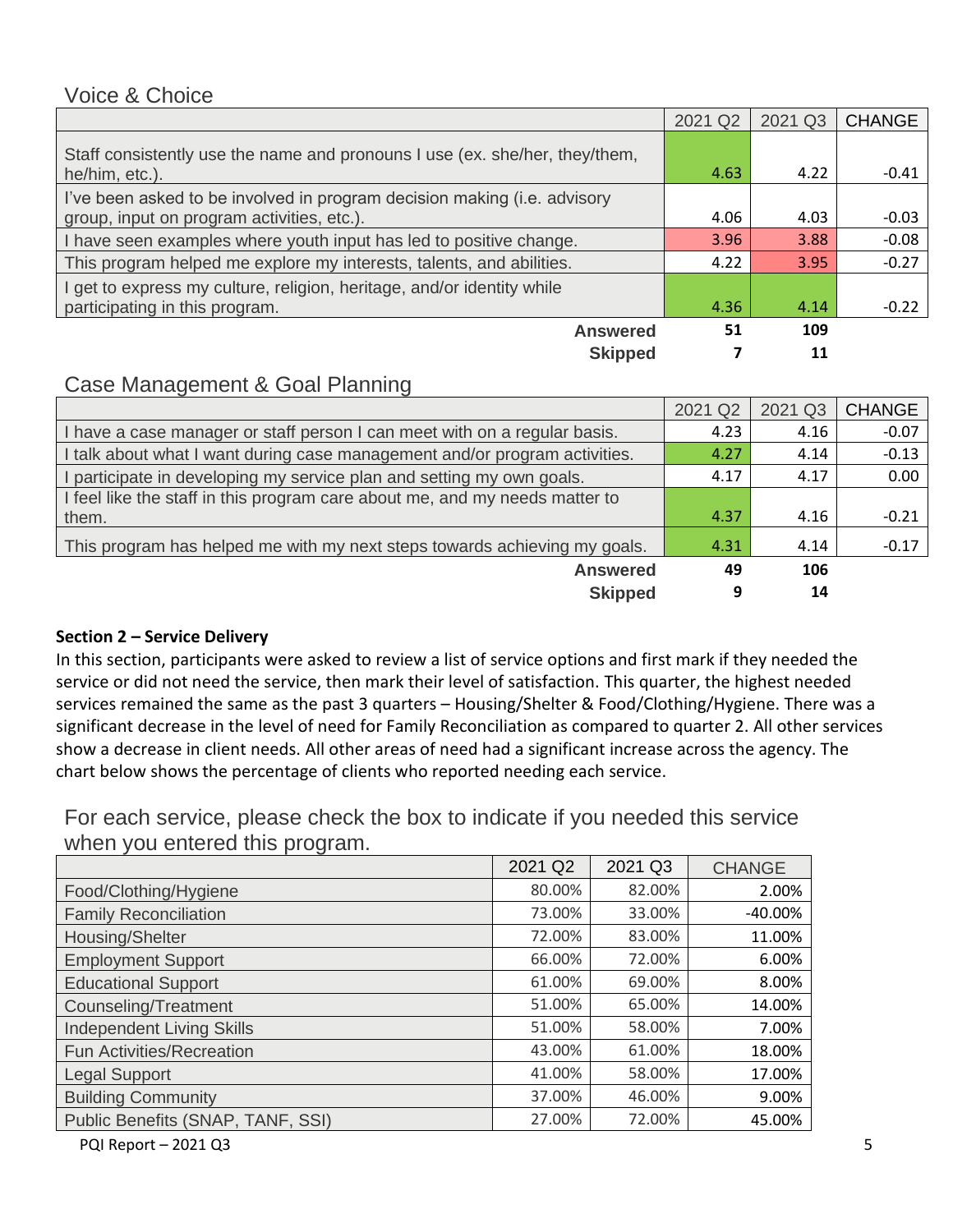For level of satisfaction, clients rate on a scale from unsatisfied to satisfied. Each service received a rated score from 1-3. Assessing this section for successes and improvements is not as simple as reviewing the rated score for each item. We also compare the level of need with the level of satisfaction. Our goal is to have items most needed rate higher in satisfaction and the analysis of this section will continue to be refined in piloting our PQI Plan. Highest scoring items are highlighted in green and lowest scoring items are highlighted in red. Overall, we have a more accurate depiction of satisfaction rates of needed services due to the number of collected surveys. The service areas with the largest needs are rated high in satisfaction. However, we should continue to strive for high satisfaction in all service areas.

For each service you needed, please let us know how satisfied you were with this service.

|                                   | 2021 Q2 | 2021 Q3 | <b>CHANGE</b> |
|-----------------------------------|---------|---------|---------------|
| Food/Clothing/Hygiene             | 2.74    | 2.74    | 0.00          |
| <b>Family Reconciliation</b>      | 2.71    | 2.25    | $-0.46$       |
| Housing/Shelter                   | 2.71    | 2.59    | $-0.12$       |
| <b>Employment Support</b>         | 2.66    | 2.52    | $-0.14$       |
| <b>Educational Support</b>        | 2.62    | 2.49    | $-0.13$       |
| Counseling/Treatment              | 2.61    | 2.58    | $-0.03$       |
| <b>Independent Living Skills</b>  | 2.57    | 2.48    | $-0.09$       |
| Fun Activities/Recreation         | 2.55    | 2.48    | $-0.07$       |
| Legal Support                     | 2.5     | 2.34    | $-0.16$       |
| <b>Building Community</b>         | 2.46    | 2.43    | $-0.03$       |
| Public Benefits (SNAP, TANF, SSI) | 2.32    | 2.52    | 0.20          |

Finally, we asked 2 questions for participants to provide narratives. We are so appreciative for the very specific feedback provided by participants. Some of the most valuable information we get is in the form of the comments in the narrative section. The Department Reports provide all feedback collected for those departments. Below are a few examples of the appreciations provided:

#### **Q: What is something you appreciate about this program?**

- *I appreciate the fact that I can express myself and my identity. I also really like unity in clients that come into shelter.* **– Adolescent Shelter**
- *That in the program they treat us with respect and make us feel very good. -* **Casa**
- *I love the staff they are helpful–* **Orion YAS**
- *Appreciate the amount of help that is provided whenever I need it. –* **Catalyst**
- *I appreciate that the case managers show a level of caring. I also appreciate how this program is dedicated to helping the family work together and keep the children at home. –* **Early Intervention CM**
- *Just being able to talk with staff about anything. -* **UDYC**
- *The inclusiveness and kindness – Orion GED Casa*

#### **Section Four – Incident Reports**

YouthCare tracks Incident Reports to monitor our responses to crisis in ways that support the safety of our clients. Incident Reports (IRs) are to be completed when a significant event involving a client, a behavior out of the ordinary, and/or an event in the facility occurs. Our goal is to review Incidents on a quarterly basis to (1) identify trends in type of incidents that are occurring and (2) assess risk, and (3) assess the quality of the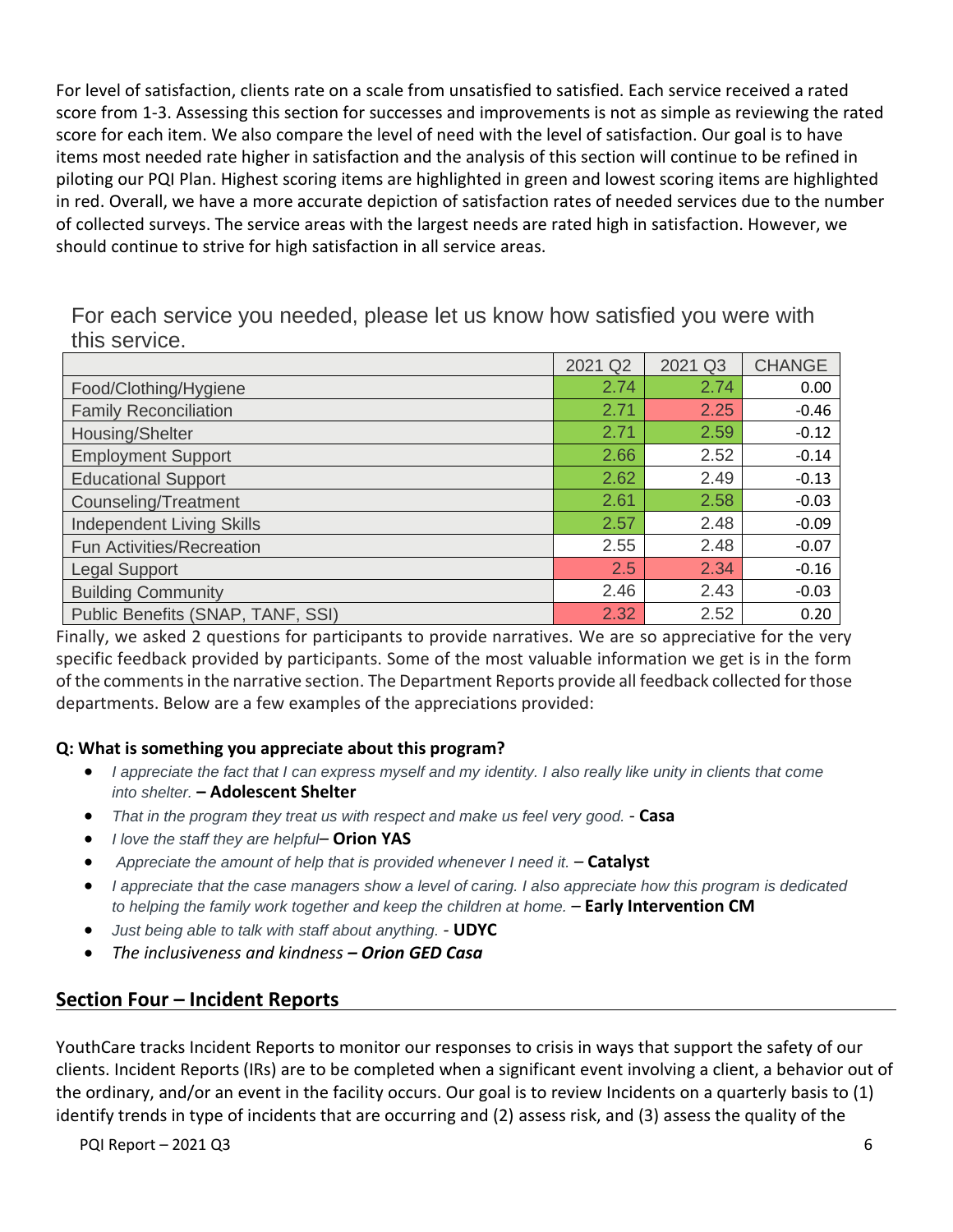response including timelines, de-escalation and crisis response techniques, access to sufficient resources, and use of external agencies for support.

During Quarter 3, the agency actively worked towards improving the process on incident reporting. The PQI team launched the function of Incident Reporting in CaseWorthy. There were total of 108 reports recorded during quarter 3. The PQI team will be working diligently to ensure all backlogged incident reports are entered throughout the remainder of the year. Once all backlogged reports are entered, the PQI team conduct a full review on data for the year and report in the annual PQI report. This report will be available by February 2022.

#### **Section Five – Random File Review**

This quarter the PQI department took lead on random client file reviews. This was the first quarter we have conducted a review after launching the new case management system, CaseWorthy, transitioning from paper files to an online system. Future reviews will be conducted by a variety of staff members from different levels of the organization. The intent of the file review is to ensure that the records contain all the required information to provide services and to assess the quality of documentation and case notes. Additionally, there is opportunity to evaluate the quality-of-service delivery and to ensure that confidential information remains confidential. This review allowed us to identify the areas of growth in utilizing the new case management system as well as areas of strength. Assessing these areas will allow the PQI team to pinpoint extra supports needed for training all staff in efficient use of the new system.

A total of 281 files were reviewed across the agency for quarter three. Files are reviewed utilizing a point system of 1-5 for each category section focusing on 6 areas of completeness and documentation, and a total of 70 possible points for each case file. Please see Appendix A for the File Review Matrix Tool. The areas of focus and total scoring numbers are:

- Documents (1.1-1.3)
- Services (2.1-2.2)
- Case Notes (3.1-3.4)
- Referrals (4.1)
- Service plans (5.1-5.3)
- Assessments (6.1)

#### **Total Scoring:**

56-70 = Excellent 42-55 = Needs further support 28-41 = Requires support plan from Director Below 27 – requires support plan from director and meeting with PQI to address challenges



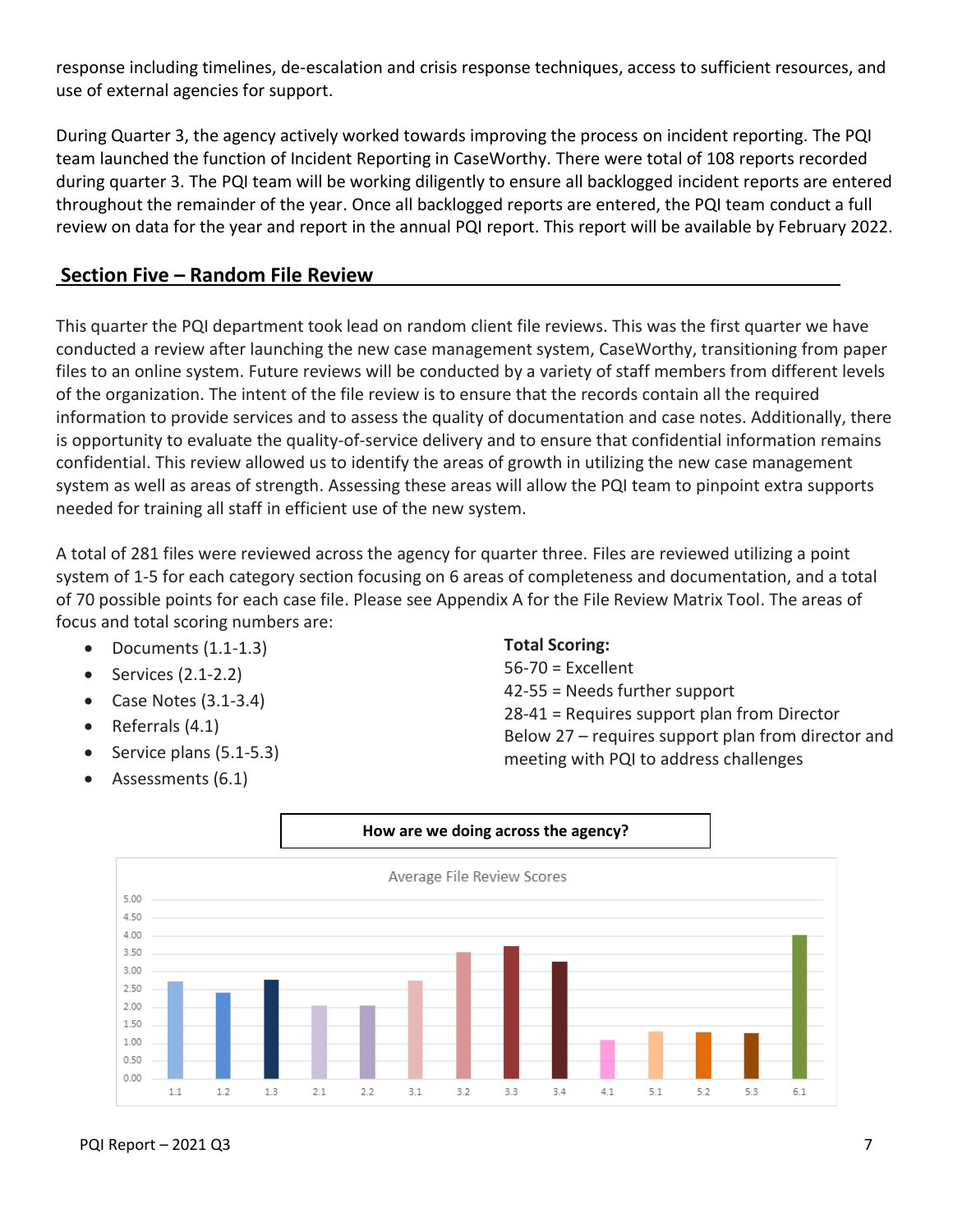Above provides an overview on the average performance across the agency in each subcategory of the review matrix. The highest performing area was assessment completeness (6.1)

#### **Areas of Strength**

6.1 Completed Assessments

- 3.3 Case Notes Quality Objectivity
- 3.2 Case Notes Quality 3rd Person
- 3.4 Case Notes Overall Quality
- 1.1 Utilization of Document Checklists

5.1 Service Plans 5.2 Service Plan Goals 5.3 Service Plans Signed 2.1 Service Provision 2.2 Services - Case Management Sessions

**Areas of Growth**

4.1 Referrals

Areas of Strength chart (above, right). During this review, we were able to identify areas of growth in addition to utilizing the referral function in CaseWorthy. Those areas are service plans, service plans goals, signed service plans, service provisions, and case management sessions (left).

By identifying areas of growth, the PQI team will be working collaboratively with programs across the agency and training all staff on the policies, procedures, and client care and service provision to ensure we are maintaining efficient client files and providing quality services to program participants. See below for an overview of file review scores for each program.

with an average score of 4.0 and the internal and external referral function (4.1) with the lowest average of 1.1. Please see additional information in the





#### **Section Six – Staff Exit Survey and Retention**

This quarter, we reviewed data collected from staff exit surveys from February 2019 – September 2021. Moving forward, this information will be reviewed each quarter, comparing trends, areas of strengths, and opportunities for improvement to past quarters. The information provided in this report provides transparency and sets the foundation where the agency can improve. Quarterly, the goal is to administer the Staff Exit Survey to 100% of staff transitioning out of the agency with a 100% return on participation.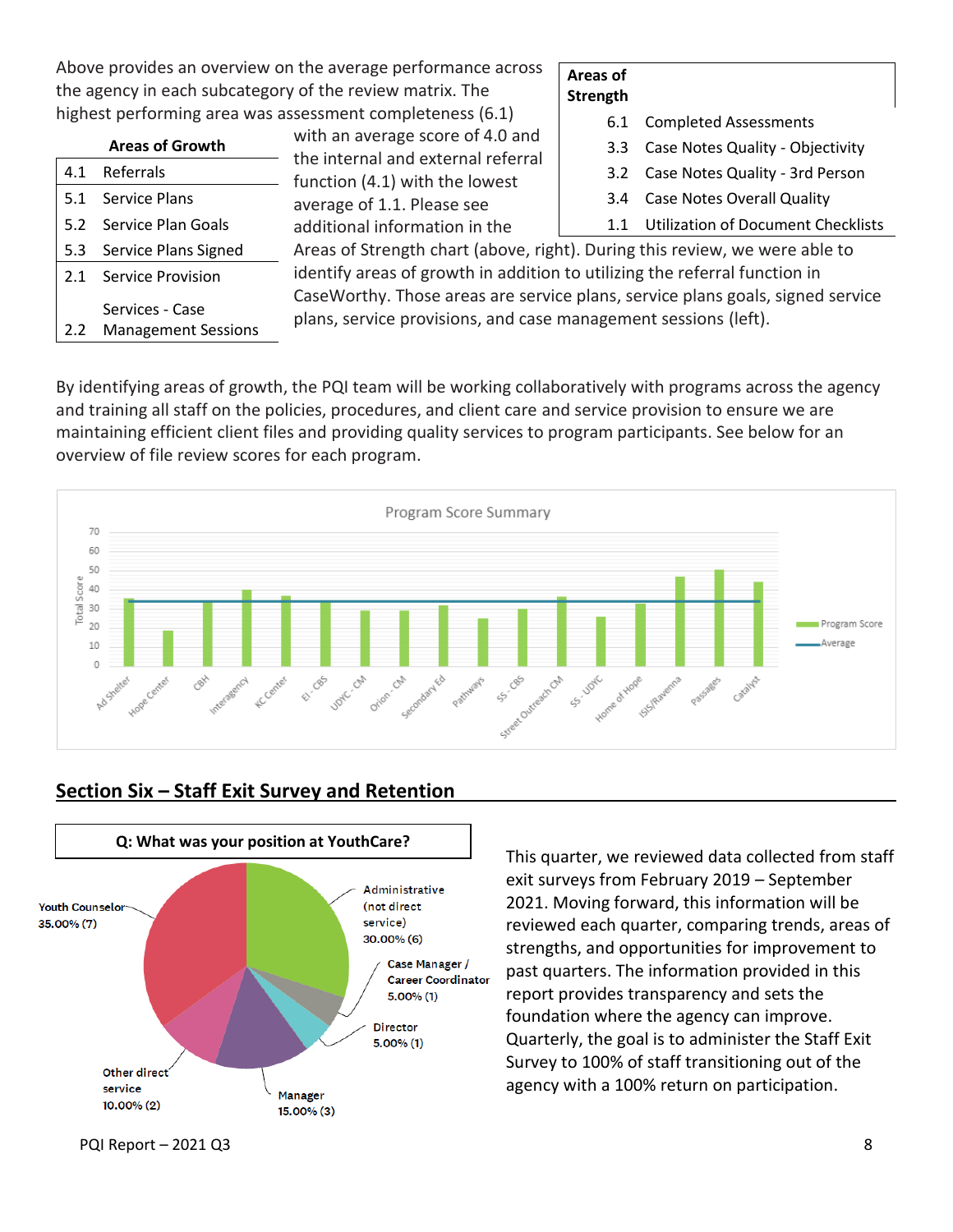A total of 20 staff completed the exit survey upon their departure from the agency. Among the total surveys collected we saw the highest turnover among Youth Counselors (above). Additionally, the department with

the greatest amount of staff transitions was the administration department, with a total of 8 staff exiting the agency. The asks a series of 13 questions as it is related to their experience working for the agency. Those questions are:

- 1. What factor (s) contributed to your decision to leave YouthCare?
- 2. What was your position within YouthCare?
- 3. What department did you work in at YouthCare?
- 4. In evaluating your job with YouthCare, how would you rate the following?
	- a. Some categories rated are communication across programs and teams, communication from leadership to staff, and opportunities to learn new skills and develop knowledge
- 5. How would you rate your supervisor at YouthCare in the following regards?
	- a. Some categories rated are trainings provided, direction and guidance, and helped you with career development



- 6. Would you consider working for YouthCare again?
- 7. What did you enjoy most about working at YouthCare?
- 8. Were you satisfied with the training you received at YouthCare?
- 9. Were your duties and expectations accurately described when you accepted the position?
- 10. Would you recommend YouthCare as an employer to others?

Staff are then we asked a series of open-ended questions for participants to provide narratives. We are so appreciative for the very specific feedback provided by participants. Some of the most valuable information we get is in the form of the comments in the narrative section. The Department Reports provide all feedback collected for those departments. Below lists the open-ended questions and examples of feedback received.

11. What is one thing that you would change at YouthCare?

*"Relationships within YouthCare need to improve at all levels. Rebuild trust and communication."*

- 12. How could YouthCare have enabled you to make fuller use of your capabilities and potential? *"Providing more opportunities for training and interaction across departments."*
- 13. What does it take to be successful at YouthCare? *"It depends -Having a full understanding of all YC programs, teams, partnerships definitely helps -Adequate onboarding and training -Consistent person-centered supervision and support - Community -Often I've witnessed it means putting your head down, agreeing with mainstream Nonprofit practices, speaking a certain way to be treated with respect."*

**Q: What department did you work in at YouthCare?**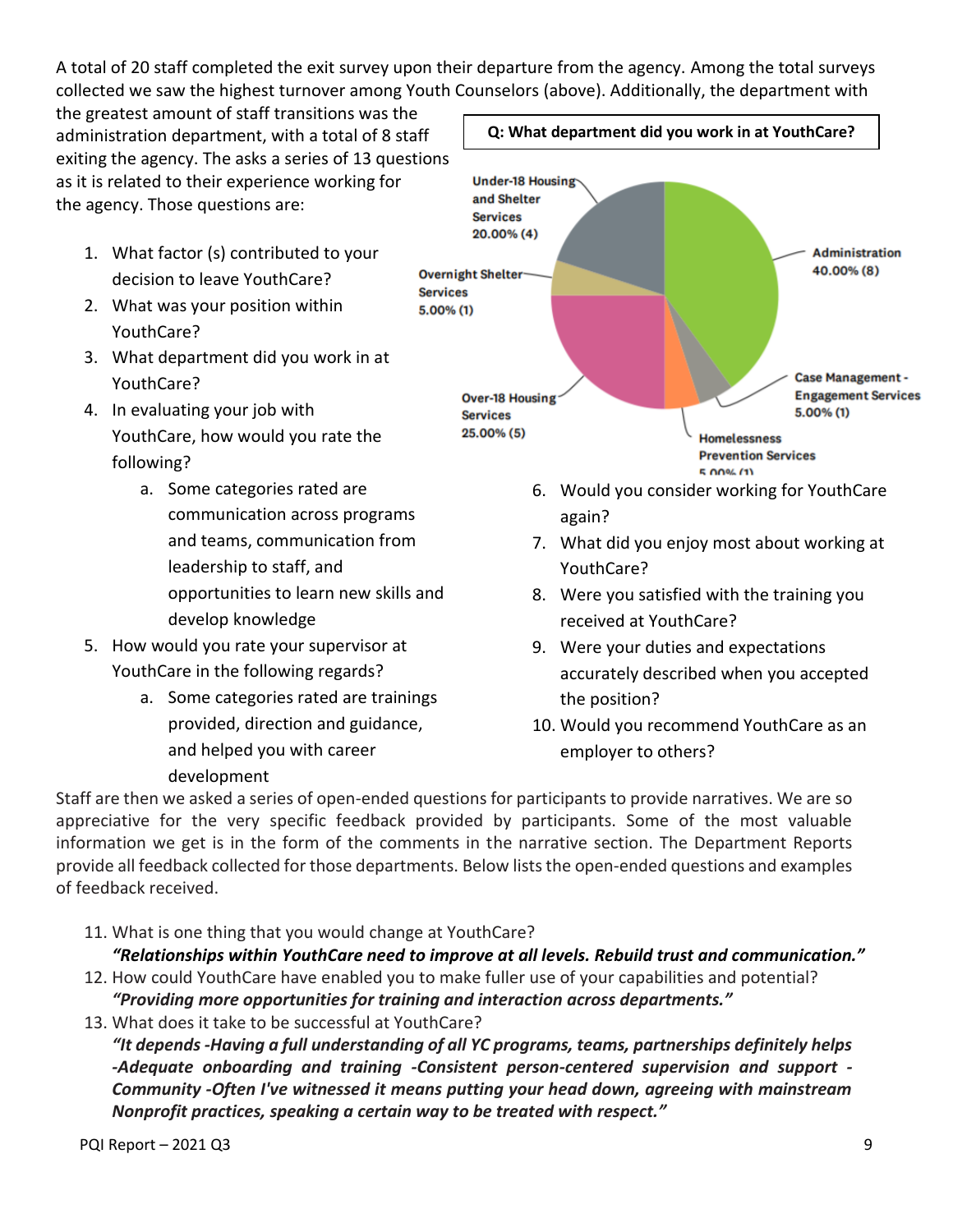All information received through the staff exit survey is shared quarterly at Leadership Meetings. Of the data gathered from the 20 surveys, YouthCare is currently working towards providing robust training and onboarding to ensure all staff have the tools they need to be successful in their positions. Additional feedback received highlighted the need for more intentional supervision. YouthCare is working towards this opportunity for improvement through the recent implementation of the Supervision Framework and expectations for all managers and staff. For detailed information on the supervision framework, connect with your direct supervisor.

#### **PRELIMINARY 2021 TURNOVER ANALYSIS**

Overall organizational retention rates will be reviewed and reported quarterly. Additionally, the PQI team will analyze the retention and turnover rates of the agency and present it to the Senior Leadership Team and the Board annually. Agency priorities will be formulated based on the data, and areas of improvement will be



#### created for department Performance Opportunity Plans. This is a preliminary analysis of the year 2021 Year to Date – Quarter 1 through Quarter 3.

Turnover is calculated by dividing the number of employees who left the agency by the average employees working in the time period (employees at beginning plus employees at the end divided by 2). Simply put, it's the percentage of your team that left in a given time period. Each quarter, the agency has had about 215 employed staff. Respectively, 45, 32, and 35 employees have left each quarter.

Turnover information is also collected for individual departments. Data for departments is shared individually with program directors and managers on a quarterly basis.

#### **Section Seven – Recognition**

We want to acknowledge the phenomenal work that is occurring across the agency to ensure we're providing high quality programming for young people! Each quarter we will highlight a few staff who have contributed to improving the quality of what we do.

There are many staff that deserve recognition for their engagement in collecting Client Satisfaction Surveys and creating Performance Opportunity Plans with their teams. Shout out the Orion Center team – they were able to collect a total of 22 responses from engagement program participants. Additionally, staff across all programs have actively participated in identify areas of opportunity for improvement within their programs and have intentioned outlined plans of action in their Performance Opportunity Plans. Through active participation from all staff, the agency will continue to grow in providing quality services to our young people. Thank you all for your participation!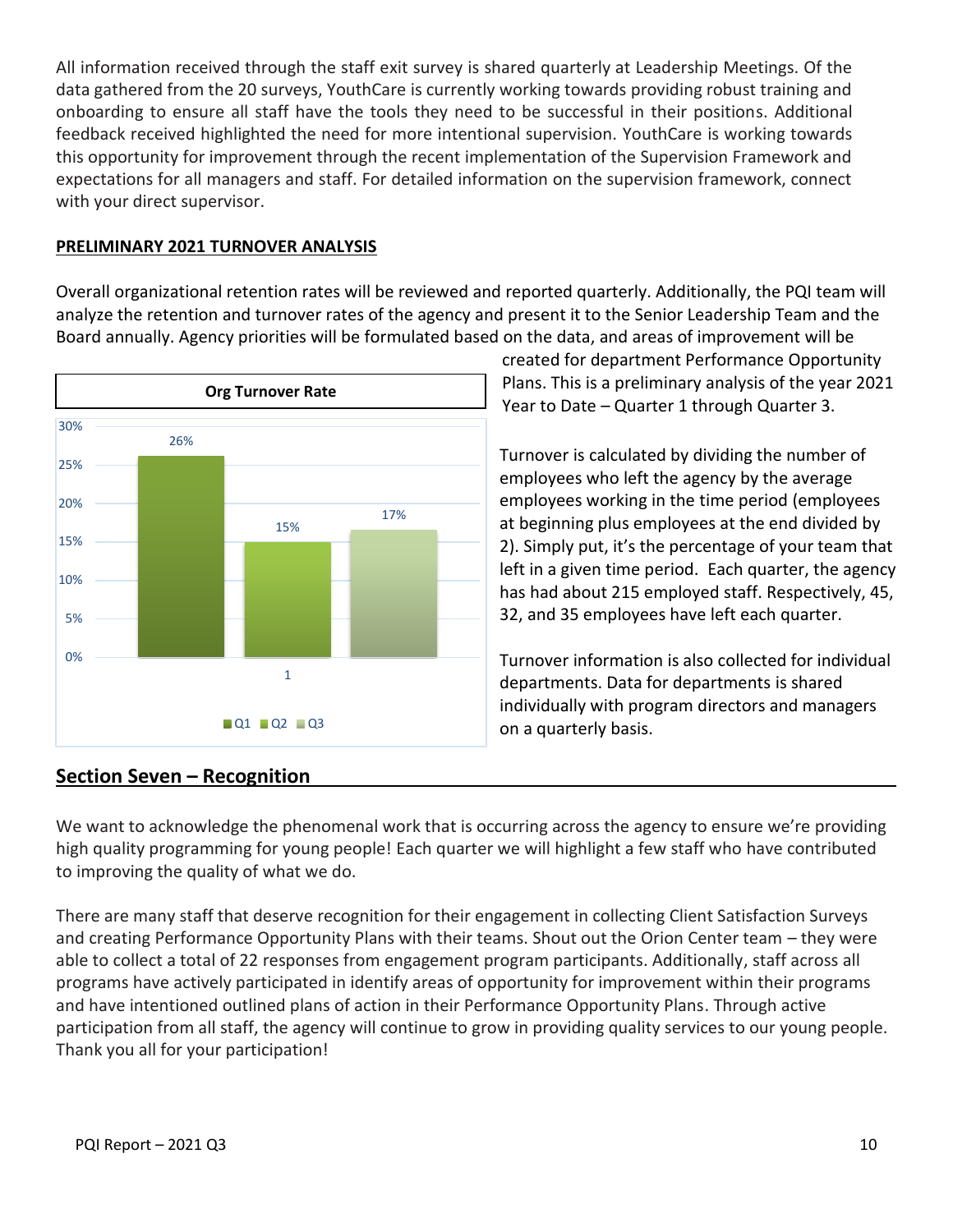

#### **Workforce Development & Education**

"Nick Goodwin has gone above and beyond completing document uploads in CaseWorthy. He has taken it upon himself to frequently contact the data management team to ask questions for his team. It's evident that Nick cares about the program and wants to see it succeed so it can positively impact more of the youth we serve."

#### **Young Adult Housing**

"Derek has taken on the role of advocate for our young people. He proactively meets with our youth and goes above and beyond to make sure they have everything that they need to be successful when they leave the program. Amazing work Derek!"

"Kendra works diligently to support youth on her case load and is a quick learner when it comes to navigating resources to support them. In the past month Kendra has logged 112 logins to case worthy! Way to go Kendra!"

"OMG – the whole crew who went above and beyond to make that Passages project happen. It was supposed to be a big group project, but then we had to cancel the big group, and that crew still made it happen!"

#### **Orion Engagement Center**

**"**Jennifer Juarez has done an incredible job with our clients with high mental health needs. She is youthcentered, compassionate, and persistent in supporting them throughout their journey :) "

#### **Administration:**

"Tony has worked hard to make sure Colleen's landing was smooth."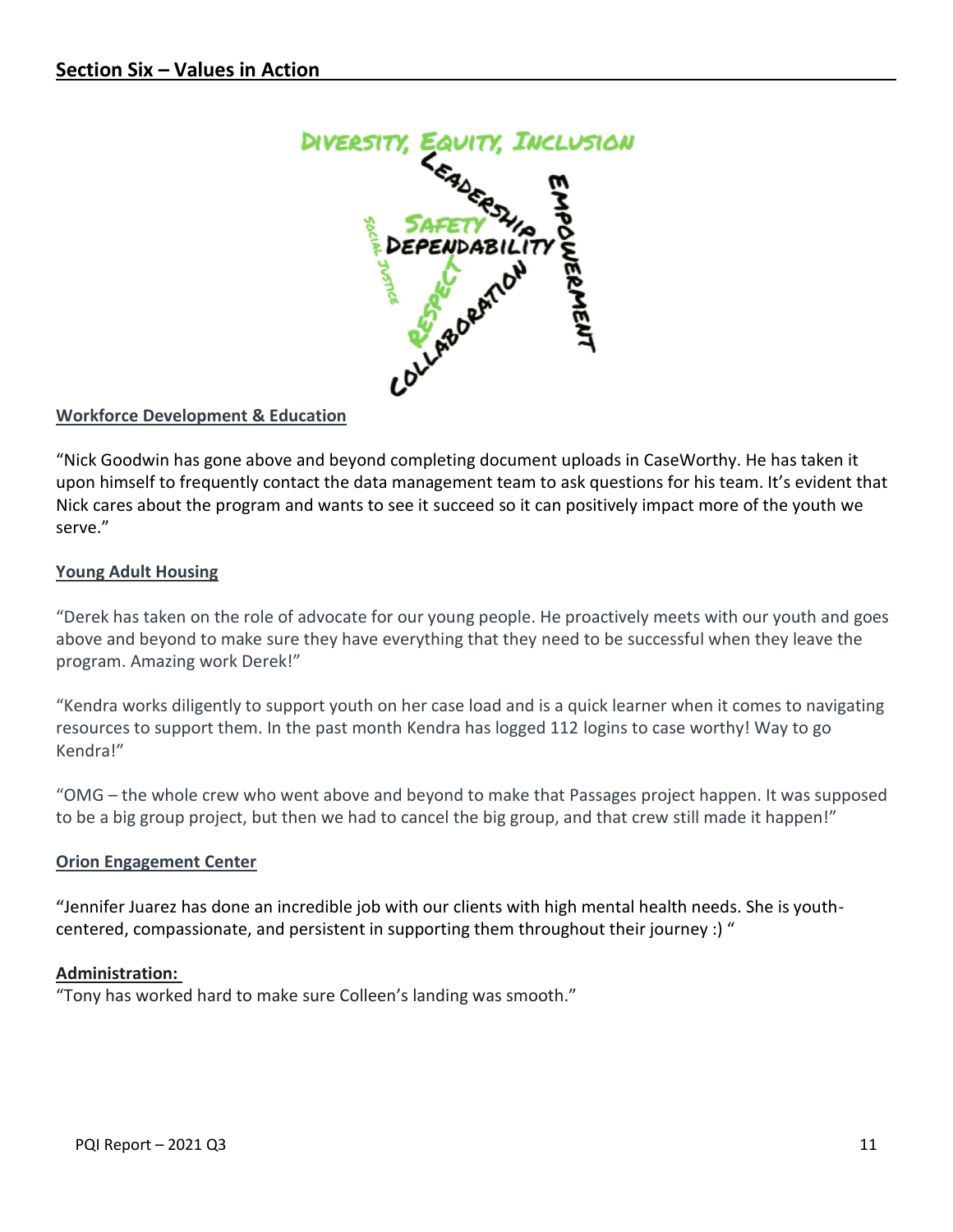#### **APPENDIX A**

# YOUTHCARE

#### **File Review Matrix**

| Client ID:              | <b>Client Program Enrollments:</b>                                                                                                   |
|-------------------------|--------------------------------------------------------------------------------------------------------------------------------------|
| Quarter being reviewed: | Date Review Completed:                                                                                                               |
| Case Managers:          |                                                                                                                                      |
|                         | Areas of need - evidenced by the ("What services or supports are you looking for?" question in the "Intake Assessment and Referral": |

Total Scoring Legend: 56 – 70: Excellent (highlight final score) 42 – 55: Needs further support, document below 28 – 41: Requires support plan from Director (if any \* areas do not score a 5 follow up plan from Director is required) Below 27: Requires support plan from Director and meeting with PQI to address challenges

\_\_\_\_\_\_\_\_\_\_\_\_\_\_\_\_\_\_\_\_\_\_\_\_\_\_\_\_\_\_\_\_\_\_\_\_\_\_\_\_\_\_\_\_\_\_\_\_\_\_\_\_\_\_\_\_\_\_\_\_\_\_\_\_\_\_\_\_\_\_\_\_\_\_\_\_\_\_\_\_\_\_\_\_\_\_\_\_\_\_\_\_\_\_\_\_\_\_

| <b>Assessment Item</b>                                                | Score | <b>Notes</b> |
|-----------------------------------------------------------------------|-------|--------------|
| 1. Documents                                                          |       |              |
| 121.1 Documents Checklist Utilization                                 |       |              |
| 5 - The document checklist has 4+ items documented                    |       |              |
| 3 - The document checklist has 1-3 items documented                   |       |              |
| 1 - The document check list is not utilized at all                    |       |              |
| 1.2 Required Documents Uploaded*                                      |       |              |
| 5 - All required documents are uploaded                               |       |              |
| 3 - Some required documents are uploaded                              |       |              |
| 1 - No required documents are uploaded                                |       |              |
| 1.3 Required Documents Quality - Completeness*                        |       |              |
| 5 - All required documents have required fields completed             |       |              |
| 4 - Most required documents have required fields completed            |       |              |
| 3 - Some required documents have required fields completed            |       |              |
| 2 - No required documents have required fields completed              |       |              |
| 1 - No required documents are uploaded                                |       |              |
| 2. Services                                                           |       |              |
| 2.1 Are the areas of need being addressed in service provision?       |       |              |
| 5 - All areas of need have services provided                          |       |              |
| 3 - Some areas of need have services provided                         |       |              |
| 1 - No areas of need have services provided                           |       |              |
| 2.2 Case Management Sessions Provided                                 |       |              |
| 5 – 3x per week or more since enrollment / not applicable for program |       |              |
| 4 - 2x per week since enrollment                                      |       |              |
| $3 - 1x$ per week since enrollment                                    |       |              |
| 2 - Less than 1x per week since enrollment                            |       |              |
| $1 - No$ sessions provided                                            |       |              |
| 3. Case Notes                                                         |       |              |
| 3.1 Do the client's case notes address areas of need?                 |       |              |